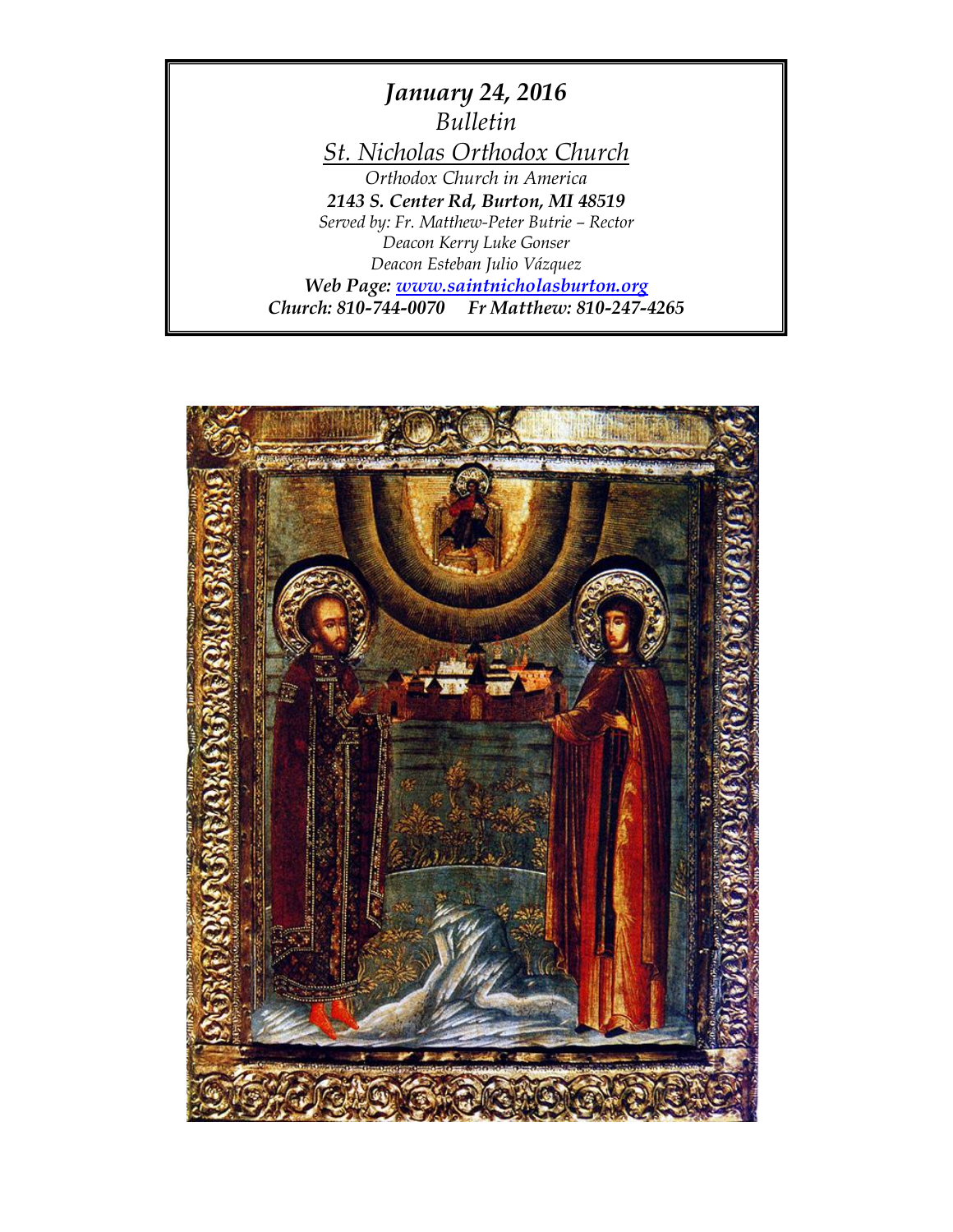**SUNDAY, JANUARY 24, 2016 34th SUNDAY AFTER PENTECOST — Tone 1. Ven. Xenia of Rome and her two female servants (5th c.). St. Gerásim, Bishop of Perm (1441). Martyr John of Kazan' (1529). Martyrs Babylas (Vavíla) of Sicily, and his two disciples: Timothy and Agapius (3rd c.). St. Macedonius, Hermit, of Syria (ca. 420). Translation of the relics of St. Anastasius the Persian (7th c.). Ven. Dionysius of Olympus (16th c.). Ven. Philotheus, founder of Philotheou Monastery (Mt. Athos—10th c.). Bl. Xenia of St. Petersburg (19th c.).**

# **TROPARIA**

**(Tone 1)** When the stone had been sealed by the Jews, while the soldiers were guarding Thy most pure body, Thou didst rise on the third day, O Savior, granting life to the world. The powers of heaven therefore cried to Thee, O Giver of Life: "Glory to Thy Resurrection, O Christ! Glory to Thy Kingdom! // Glory to Thy dispensation, O Thou Who lovest mankind!"

**(Tone 3)** Living the life of a stranger in the world, you estranged yourself from every sin; you abandoned comforts and fleeting honors and betrothed yourself to your Immortal Bridegroom.// Glorious Xenia, entreat Christ our God to grant us His great mercy!

**(Tone 4)** In truth you were revealed to your flock as a rule of faith, a model of meekness, and teacher of abstinence, so you won the heights by humility, and riches by poverty, O Holy Father Nicholas, intercede with Christ God to save our souls.

## **KONTAKION**

**(Tone 1)** By Thy Nativity Thou didst sanctify the Virgin's womb! And blessed Simeon's hands, O Christ God. Now Thou hast come and saved us through love. Grant peace to all Orthodox Christians, O only Lover of Man!

### *The Prokeimenon in the First Tone:* **Let Thy mercy, O Lord, be upon us / as we have set our hope on Thee.** *v.* **Rejoice in the Lord, O you righteous! Praise befits the just!**

# **THE READING FROM THE FIRST EPISTLE OF THE HOLY APOSTLE PAUL TO TIMOTHY (1:15-**

**17)** *Timothy, my son:* The saying is sure and worthy of full acceptance, that Christ Jesus came into the world to save sinners. And I am the foremost of sinners; but I received mercy for this reason, that in me, as the foremost, Jesus Christ might display his perfect patience for an example to those who were to believe in him for eternal life. To the King of ages, immortal, invisible, the only God, be honor and glory for ever and ever. Amen.

## *Alleluia, Tone 1*

- *v.* **God gives vengeance to me, and subdues people under me.**
- *v.* **He magnifies the salvation of the king, and deals mercifully with His Christ, with David and his seed forever.**

## **THE HOLY GOSPEL ACCORDING TO SAINT LUKE. (18:35-43)**

At that time as Jesus drew near to Jericho, a blind man was sitting by the roadside begging; and hearing a multitude going by, he inquired what this meant. They told him, "Jesus of Nazareth is passing by." And he cried, "Jesus, Son of David, have mercy on me!" And those who were in front rebuked him, telling him to be silent; but he cried out all the more, "Son of David, have mercy on me!" And Jesus stopped, and commanded him to be brought to him; and when he came near, he asked him, "What do you want me to do for you?" He said, "Lord, let me receive my sight." And Jesus said to him, "Receive your sight; your faith has made you well." And immediately he received his sight and followed him, glorifying God; and all the people, when they saw it, gave praise to God.

## **COMMUNION HYMN:**

Praise the Lord from the heavens! Praise Him in the highest! Alleluia, Alleluia, Alleluia!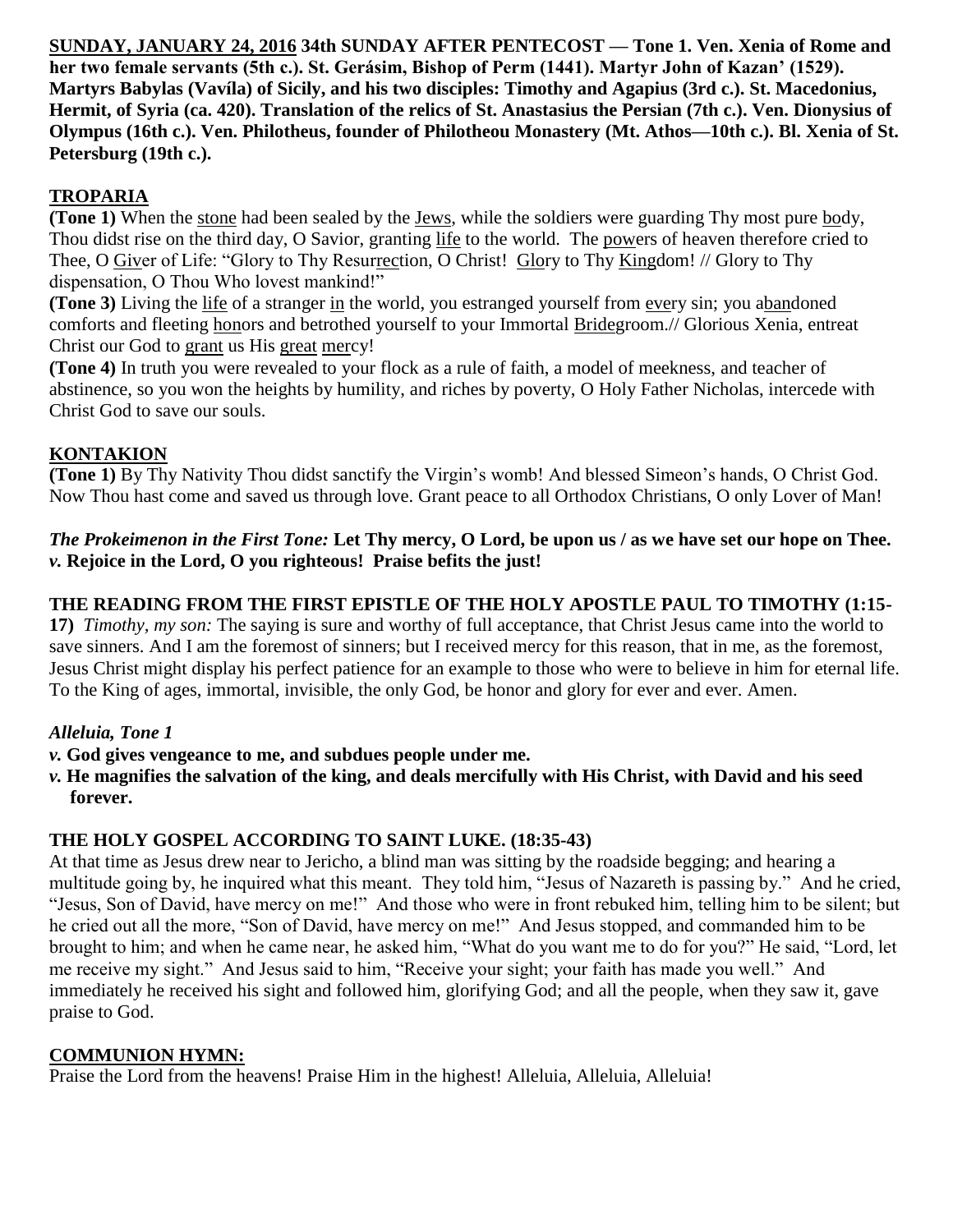#### **This Parish Health Inventory Model (PHIM) (continued)**

 Parishes often ask for help with "stewardship." No surprise. Budgets are tight. The economy is scary. Many parishes are in numerical decline and feel "squeezed."

 Taking action to build stewardship—which in the parlance of most parishes means "increasing income through more and larger donations, offerings and pledges"—is a difficult task. Stewardship programs involve hard work. In many cases they do not produce incremental income immediately. And in some cases, these efforts produce undesirable side effects. And it is not uncommon to find that there are those people who may misinterpret the motivation for the request and effort.

 Often the root cause of the problem can be that too many of us have an incomplete or inaccurate understanding of Christian stewardship—incorrectly equating "stewardship" only with money. Often the way stewardship discussions are handled in parishes contributes to this misconception. Consequently, any discussion of what stewardship means in the Orthodox Christian context necessarily begins with a summary of good parish practices that can help plant a "stewardly mindset" in the parish.

 The first—and never-ending—step in strengthening stewardship in the parish is to help the community understand that stewardship involves making a fundamental commitment to work with God in every aspect of our lives. At the risk of over simplifying an important and very rich subject, let us consider the following key points.

 **Stewards and sojourners.** A steward is one who carefully and responsibly manages entrusted resources or delegated authority on behalf of the interests of another—the Master.

 A steward in the ancient world was an individual who acted in the master's name and managed, or "stewarded," the master's affairs. But he wasn't the master. To this day, the term "stewardship" basically means the careful, responsible management of something entrusted to one's care… for greatest output/return… for a purpose. It refers to delegated authority to be practiced on behalf of the interests of another. Christian stewardship, then, is working with God to responsibly manage all of our God-given resources—our time, our talent and our treasure. It is about the way we live in relationship to God and the world. Stewardship is a complete lifestyle, a life of total accountability and responsibility acknowledging God as Creator and Owner of all.

January 24, 2016

လန္တြိုးေလ့ရွိပ္ေလ့ရွိပ္ေလ့ရွိပ္ေလ့ရွိပ္ေလ့ရွိပ္ေလ့ရွိပ္ေလ့ရွိပ္ေလွ်ာ့ေလ့ရွိပ္ေလွ်ာ့ေလ့ရွိပ္ေလွ်ာ့ေ

#### **CANDLE INTENTIONS FOR THE HEALTH AND BLESSINGS OF**

| Health & Blessings Anne Smith, Sam Panoff, Gloria Zelenko, Joe Tome, Fr. Angelo Dorothy Goodman |  |
|-------------------------------------------------------------------------------------------------|--|
| Health & Blessings John & Rose Goodman, Dorothy Goodman, Debbie & family Stojan & Mira Prusac   |  |
|                                                                                                 |  |
|                                                                                                 |  |
|                                                                                                 |  |
|                                                                                                 |  |
| Jo Ann Havens, Gloria Zelenko, Anna Branoff, Linda Branoff, Anne Smith,                         |  |
|                                                                                                 |  |
|                                                                                                 |  |

#### **CANDLE INTENTIONS FOR ALL THOSE IN BLESSED REPOSE**

| Peter Popoff-Memory Eternal   | Alex & Magda Popoff |
|-------------------------------|---------------------|
| Blessed Repose Wilma Skekloff | Angelo & Christine  |

ခရွို့လ ခရွိ**့ သို့နယ် သို့သည်။ သို့သည် သို့လ သို့သည်** သို့သည်။ သို့သည် သို့သည် သို့သည် သို့သည်

Welcome all of our friends and visitors to St. Nicholas! Please join us for fellowship in our parish hall.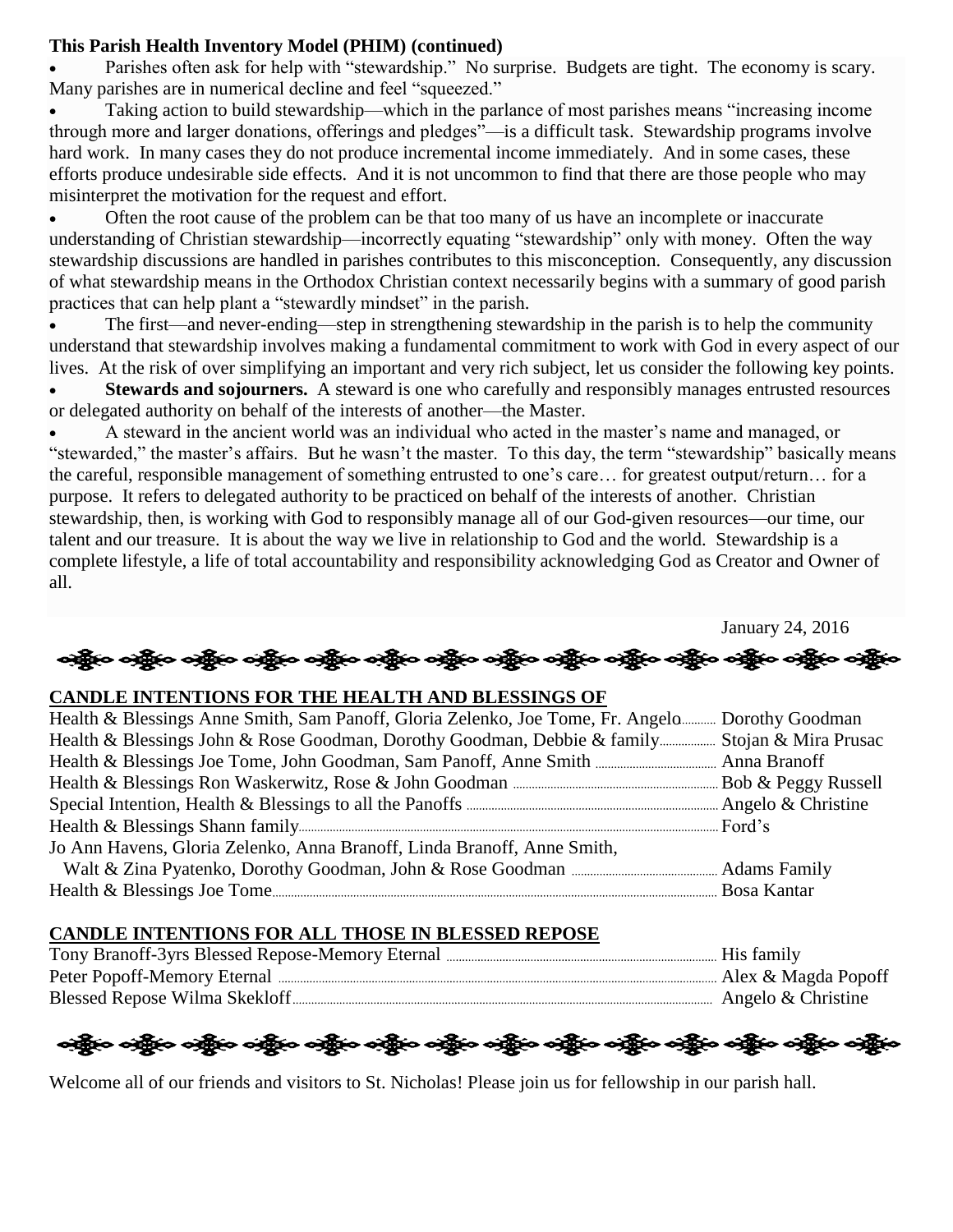**ANNUAL MEETING** The Annual Meeting of Saint Nicholas Parish will be held today beginning with a short prayer service after the Divine Liturgy. The Meeting will then reconvene in the Parish Hall. All parish organizations must prepare a report, oral or written, to be given at this meeting. A sub sandwich lunch will be held.

**PARISH COUNCIL OFFICERS** at the January council meeting the following officers were elected; Sharon Jernigan-President, Catherine Steiner-Vice President, Tom Batzos-Treasurer, Linda Branoff –Secretary, Marla Houser was elected as a non-officer to the executive board. The following were elected as chairperson(s) of a committee: Sharon Jernigan & Lucy Hogg-Fundraising, Dennis Jernigan & Tom Batzos-Maintenance and Reggie Jehnsen-Cemetery. The chair people would appreciate any assistance from the parish.

**100th ANNIVERSARY PILGRIM ICON** There is a sign-up sheet in the narthex for parishioners to take the icon to their homes a week at a time. There is a special carrying case for the icon and a card with prayers you can offer before the image of the Mother of God.

## **CHARITY MINISTRIES**

**HOPE IN A BOX** is collecting Toilet Paper for January. Place the items in the Blue Box in the hall. Catholic Charities Community Closet will distribute the items.

**FOOD DRIVE** Place non-perishable food items in the other blue box in the hall.

**NORTH END SOUP KITCHEN We next serve Thursday, February 4 from 9 am to 1 pm.**

**4 th ANNUAL PAN ORTHODOX WINTER DINNER** to support the Dormition Monastery in Rives Junction will be held on Thursday, January 28 at St. George. **Reservations need to be made today.** An informational flier is included in your January bulletin. **Please see Deborah Gonser-Adams for more information and to make your reservation(s).**

**100th ANNIVERSARY FUNDRAISER** Saturday, September 17, 2016, a 5K run, 2 mile walk, scavenger hunt for kids at Independence Oak Park in Clarkston. Flyers are in the hall. We need sponsors and participants so please, take some flyers, and ask for sponsors and spread the word at work and school. **Please see Kristin Hart about any questions.**

**GREETINGS** from Fr. David Przedwiecki who was our St. Nicholas for many years. He now lives in Milwaukee. In his Christmas card he writes: "In the beauty and hope of Christmas Season may the joy and love of the Christ Child live forever in your heart, My priestly blessings, Masses, prayers and Rosaries for my friends in Christ, Joyous in Christ! You will be, you and your family and the families of St. Nicholas, remembered in the Holy Sacrifice of the Mass on Christmas Day in my room at St. Francis Hospital. You all are still in my love in Christ. A Joyous New Year of 2016. Fr. David Przedwiecki." His address is 3786 So. 20 Place, Milwaukee, WI, 53221.

### **Seeking Life, Mercy, and Healing A Common Statement by Orthodox and Catholic Bishops on the 43rd Anniversary of Roe v. Wade**

On January 22, Catholic and Orthodox Christians will once again stand in solidarity on the occasion of the 43rd anniversary of Roe v. Wade. As our communities firmly believe in the sanctity of life, the faithful along with many people of other traditions and good will—lament the legal circumstances that facilitate abortion and the cultural phenomena that present abortion as the only choice for expectant mothers experiencing difficult conditions.

We recognize that the choice to abort an unborn child ultimately reflects the broken condition of humanity.